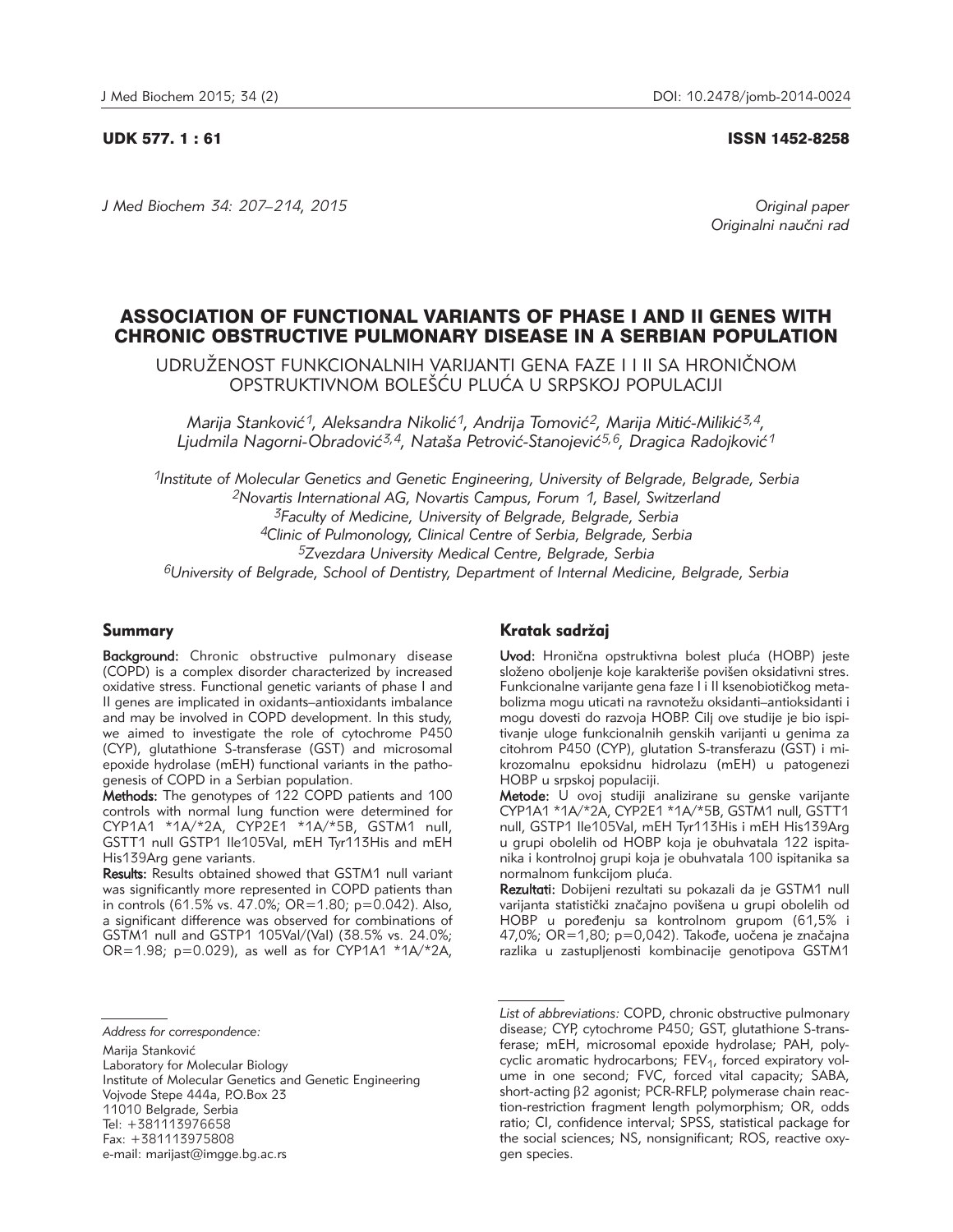GSTM1 null and mEH 113His/(His) genotypes (7.4% vs. 1.0%; OR=7.88; p=0.025).

Conclusions: These are the first data concerning the analysis of the variants of phase I and II genes in the pathogenesis of COPD in a Serbian population. Results obtained in this study open up the possibility for thorough analyses of the role of genetic factors in COPD on larger cohorts. Also, they implicate the importance of previously described genetic associations with COPD in our population, as well as reveal a new one, not reported so far.

Keywords: COPD, candidate gene association study, genetic variation, oxidative stress

#### **Introduction**

Chronic obstructive pulmonary disease (COPD) is a common preventable and treatable disease, characterized by persistent airflow limitation that is usually progressive and associated with an enhanced chronic inflammation response in the airways and the lung to noxious particles or gases, as defined by the Global Initiative for Chronic Obstructive Lung Disease (GOLD, 2011). COPD manifests in two major forms: chronic bronchitis and emphysema, that commonly coexist in the same individual (1).

Although cigarette smoking is the main risk factor for COPD, the role of genetic determinants is emphasized by the evidence that only 25% of continuous smokers develop this disease (2). Additionally, family and twin studies suggested genetic influence on pulmonary function and correlation of the rate of airflow obstruction in COPD relatives (3). Severe  $\alpha$ 1-antitrypsin deficiency demonstrates the influence of genetic determinants in the pathogenesis of COPD (3). However, only a small fraction of COPD cases could be explained by the deficiency of  $\alpha$ 1-antitrypsin, which is in accordance with the data for a Serbian population (4). Furthermore, exposure to indoor and outdoor air pollutants, infectious and noninfectious agents during childhood, as well as socioeconomic status might play an important role in COPD development (5). Altogether, COPD is a complex disease influenced by multiple genetic and environmental factors, including their interactions.

Foreign chemical compounds inhaled into the lung are rapidly absorbed and processed in the metabolism of xenobiotics composed of phase I and II enzyme systems. Phase I enzymes include the cytochrome P450 system (CYP) involved in the bioactivation, while phase II enzymes, glutathione S-transferase (GST) and microsomal epoxide hydrolase (mEH), are involved in the detoxification (6).

The CYP1A1 enables metabolic activation of procarcinogenic substances from tobacco smoke, including polycyclic aromatic hydrocarbons (PAH) and aromatic amines. T3801C (CYP1A1\*2A) variant, in the 3' flanking region of the gene, is associated

null i GSTP1 105Val/(Val) (38,5% i 24,0%; OR=1,98; p=0,029), kao i kombinacije CYP1A1 \*1A/\*2A, GSTM1 null i mEH 113His/(His) (7,4% i 1,0%; OR=7,88;  $p=0,025$ ).

Zaključak: Ovo su prvi podaci o ulozi genskih varijanti gena faze I i II u patogenezi HOBP u srpskoj populaciji. Rezultati dobijeni u ovoj studiji otvaraju mogućnost za detaljniju analizu uloge genetičkih faktora u HOBP na većim grupama ispitanika. Pored toga, podaci dobijeni u našoj studiji potvrđuju važnost genetičkih determinanti povezanih sa HOBP u prethodnim studijama, ali takođe otkrivaju nove genetičke faktore, koji nisu objavljeni do sada.

Ključne reči: HOBP, asocijativna studija gena kandidata, genska varijanta, oksidativni stres

with two-fold higher enzyme activity (7). The CYP2E1 is implicated in the activation of nitrosamines from cigarette smoke. Two variants in the 5' flanking region of the CYP2E1 gene, in complete linkage disequilibrium, form the alleles CYP2E1 \*1A (*Pst*I – and *Rsa*I +) and CYP2E1 \*5B (*Pst*I + and *Rsa*I –). CYP2E1 \*5B allele is linked with reduced enzyme activity and inducibility (8–10). The GSTs supergene family encodes isoenzymes that catalyse the conjugation of reduced glutathione with electrophilic compounds and metabolize toxic substrates in tobacco smoke, such as PAHs, methyl-halogens and diolepoxides (11). In the GSTM1 and GSTT1 genes, a homozygous deletion variant (GSTM1 null and GSTT1 null) results in complete lack of enzymes activity. In the GSTP1 gene, transition at A+313G nucleotide leads to the Ile105Val amino acid substitution and altered catalytic activity (12). The mEH catalyzes the hydrolysis of arenes and aliphatic epoxides to dihydrodiols. Two functional variants in the mEH gene are Tyr113His, denoted as the slow allele and connected with 39% decreased enzyme activity, and His139Arg, denoted as the fast allele and connected with 25% increased enzyme activity (13).

Oxidative stress is recognized as a major predisposing factor in the COPD pathogenesis (14). Since genetic variants of phase I and II genes may be involved in the oxidants–antioxidants imbalance, their role in COPD pathogenesis was extensively studied. Nevertheless, data concerning the possible contribution of phase I and II gene variants in the development of COPD in the Serbian population is still lacking.

In this study, we investigated the role of the functional gene variants of CYP1A1, CYP2E1, GSTM1, GSTT1, GSTP1 and mEH genes in COPD in a Serbian population. The single and combined genotypes were analyzed in a group of COPD patients and in controls with normal lung function.

#### Material and Methods

### *Subjects and study design*

The patient group consisted of 122 patients with COPD (66 with chronic bronchitis and 56 with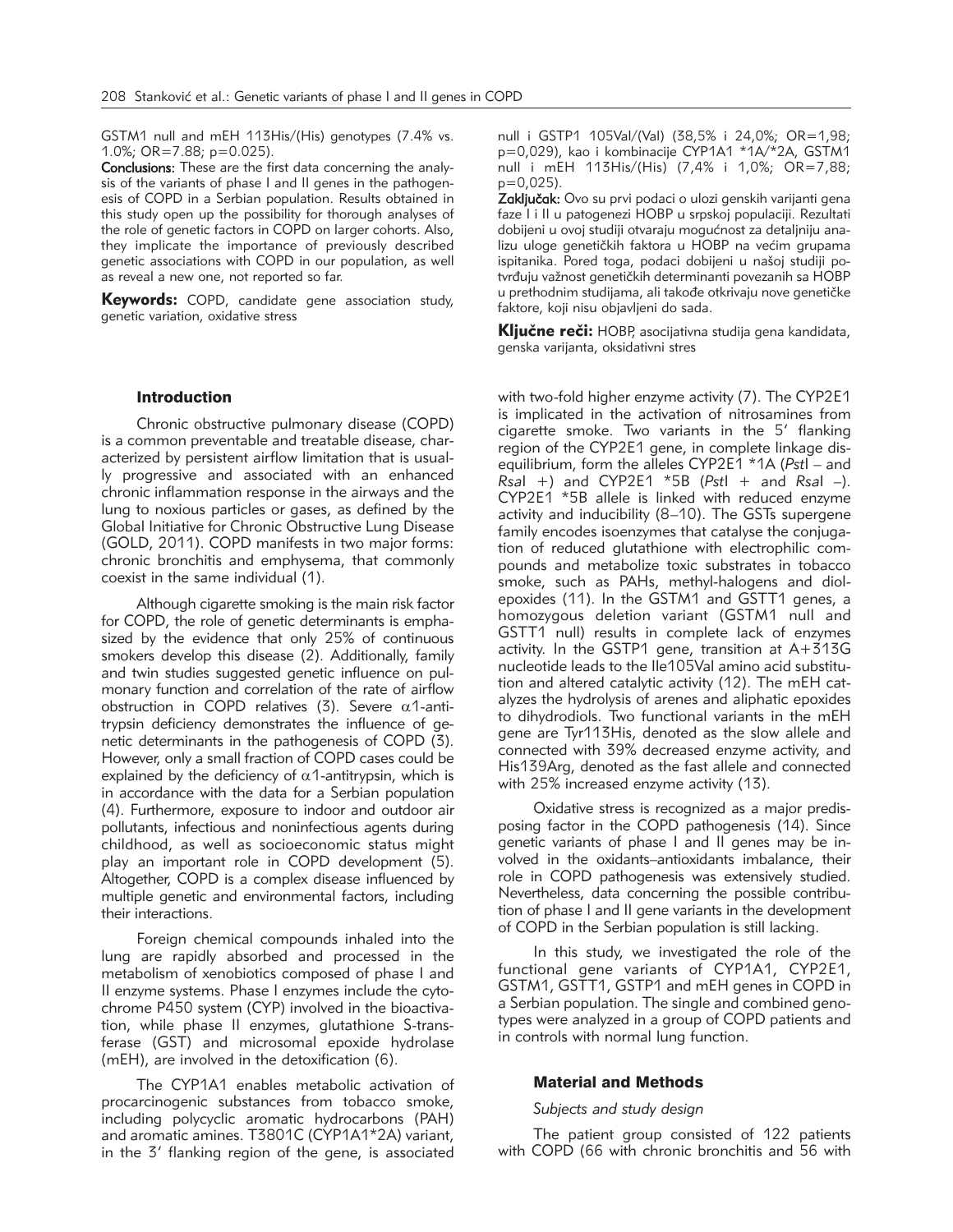emphysema) recruited from the Clinical Center of Serbia and Zvezdara University Medical Center from 2002 to 2010. The diagnosis was established based on medical history, physical examination, pulmonary function tests, blood gas analyses and chest radiography, according to GOLD. The inclusion criteria for COPD were as follows: forced expiratory volume in one second  $(FEV_1)/$ forced vital capacity (FVC) of <70%, postbronchodilator  $FEV<sub>1</sub>$  of <80% of the predicted value for age and height, and short-acting  $\beta$ 2 agonist (SABA) reversibility of <12% and 200 mL of prebronchodilator  $FEV<sub>1</sub>$ . The control group encompassed 100 unrelated subjects from the same geographic area, without clinical evidence of COPD, with normal pulmonary function and parameters FEV1/FVC>70%, as well as FEV1 >80%.

The study was approved by the local Ethics Com mittee, and informed consent was obtained from each participant.

#### *Determination of genotypes*

Genomic DNA was extracted from whole blood using a GFX Genomic Blood DNA Purification Kit (Amersham Biosciences).

Detection of CYP1A1 \*1A/\*2A, CYP2E1 \*1A/\*5B, GSTP1 Ile105Val, mEH Tyr113His and mEH His139Arg variants was performed using polymerase chain reaction-restriction fragment length polymorphism (PCR-RFLP), while the presence of GSTM1 and GSTT1 deletions was analyzed by a multiplex PCR method, as previously described (15–19). Alleles were separated on agarose gel electrophoresis and visualized with ethidium-bromide staining and UV transillumination. Genotypes were scored without knowledge of the sample phenotypes by two independent observers.

#### *Statistical analysis*

The age of patients, representing the age when COPD was diagnosed, age of control subjects at the time of medical check-up for the study, and pulmonary function data were expressed as mean ± standard deviation. Clinical data of the patients and controls were compared using  $\chi^2$ -test or Student's ttest, as appropriate. Deviations of genotype distributions from the Hardy–Weinberg equilibrium were assessed by  $\chi^2$ -test for each cohort. The association of alleles, single and combined genotypes with the COPD status was tested by Fisher's exact test. Odds Ratios (ORs) and 95% Confidence Intervals (95% CIs) were calculated. A p-value of less than 0.05 was considered significant. Statistical analysis was performed using SPSS (Statistical Package for the Social Sciences).

# **Results**

#### *Clinical characteristics*

The main characteristics and clinical parameters of patients with COPD and control subjects are shown in *Table I*. The mean age of control subjects was higher and males were more frequent in the patient group. The mean  $FEV_1$  and  $FEV_1/FVC$  were significantly decreased in the patient group.

### *The role of single and combined genotypes in COPD*

All the genotype distributions were in the Hardy–Weinberg equilibrium, with the exception of CYP2E1 \*1A/\*5B variant in the control group. Since the frequency of CYP2E1 \*5B allele was 2.5%, the homozygous carrier in the control group was not expected ( $\chi^2$ =14.79, df=1, p<0.05). The genotype and allele frequency distributions of analyzed variants in COPD and the control group are given in *Table II*.

The frequency of GSTM1 null genotype was significantly increased in patients in comparison to controls (61.5% vs. 47.0%; p=0.042; *Table II*). The allele and genotype frequencies of CYP1A1 \*1A/\*2A, CYP2E1 \*1A/\*5B, GSTT1 null, GSTP1 Ile105Val, mEH Tyr113His and mEH His139Arg did not show significant differences between the groups (*Table II*).

In order to examine the role of the cumulative impact of genetic variants in the pathogenesis of COPD, the distributions of combined genotypes including: CYP1A1 \*2A, GSTM1 null, GSTT1 null, GSTP1 105Val and mEH 113His alleles were tested among the groups. According to the analysis, two combined genotypes with significantly different distributions among the patient and control groups were identified in this study. The frequency of subjects with GSTM1 null and GSTP1 Val/(Val) combination was higher in patients in comparison to controls (38.5% vs. 24.0%), and carriers of these genotypes had two-fold increased risk for COPD ( $OR=1.98$ ;  $p=0.029$ ). The incidence of the combination with CYP1A1 \*1A/\*2A, GSTM1 null and mEH 113His/(113His) alleles was overrepresented in the patient group (7.4% vs. 1.0%;

Table I The main characteristics and clinical parameters of patients and controls.

|                       | <b>COPD</b>                   | Controls          |
|-----------------------|-------------------------------|-------------------|
| Subjects (n)          | 122                           | 100               |
| Age (years)           | 44.96±16.71ª                  | $50.9 \pm 13.66$  |
| Sex, male (%)         | 70a                           | 35                |
| Smokers (%)           | 70                            | 50                |
| $FEV1$ (% pred)       | $45.3 + 24.74$ a              | $110.1 \pm 16.69$ |
| FEV <sub>1</sub> /FVC | $62.4 \pm 21.65$ <sup>a</sup> | $98.3 + 8.57$     |

acomparison among COPD and control group, p≤0.05.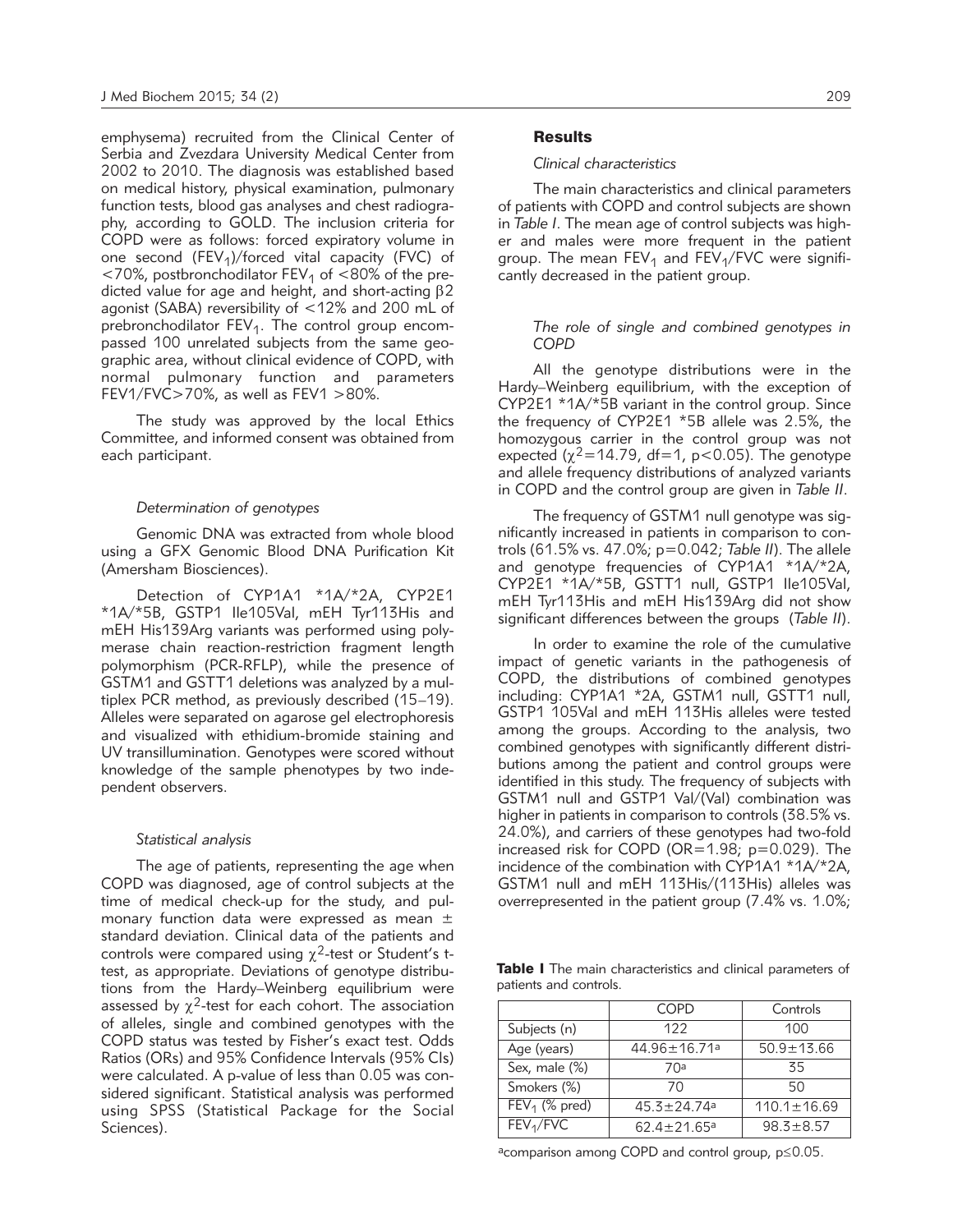| Gene        | Genotype,<br>allele | COPD<br>$n = 122$ (%) | Controls<br>$n = 100$ (%) | OR (95% CI)         | p             |
|-------------|---------------------|-----------------------|---------------------------|---------------------|---------------|
| CYP1A1      | * $1A/*1A$          | 97 (79.5)             | 83 (83.0)                 | 1                   | 1             |
|             | *1A/*2A             | 24 (19.7)             | 17(17.0)                  | $1.21(0.61 - 2.40)$ | <b>NS</b>     |
|             | $*2A/*2A$           | 1(0.8)                | 0(0.0)                    |                     | <b>NS</b>     |
|             | $*2A$               | 26 (10.7)             | 17(8.5)                   | $1.28(0.68 - 2.44)$ | <b>NS</b>     |
| CYP2E1      | * $1A/*1A$          | 115 (94.3)            | 96 (96.0)                 |                     | 1             |
|             | * $1A$ /*5B         | 7(5.7)                | 3(3.0)                    | $1.95(0.49 - 7.74)$ | NS.           |
|             | $*5B/*5B$           | 0(0.0)                | 1(1.0)                    |                     | <b>NS</b>     |
|             | $*5B$               | 7(2.9)                | 5(2.5)                    | $1.15(0.36 - 3.69)$ | <b>NS</b>     |
| GSTM1       | $+$                 | 47 (38.5)             | 53 (53.0)                 | 1                   | 1             |
|             | null                | 75 (61.5)             | 47 (47.0)                 | $1.80(1.05 - 3.07)$ | 0.042         |
| GSTT1       | $+$                 | 95 (77.9)             | 76 (76.0)                 | 1                   | 1             |
|             | null                | 27(22.1)              | 24 (24.0)                 | $0.90(0.48 - 1.68)$ | <b>NS</b>     |
| GSTP1       | lle/lle             | 48 (39.3)             | 45 (45.0)                 | 1                   | 1             |
|             | Ile/Val             | 59 (48.4)             | 46 (46.0)                 | $1.20(0.69 - 2.11)$ | <b>NS</b>     |
|             | Val/Val             | 15(12.3)              | 9(9.0)                    | $1.56(0.62 - 3.92)$ | <b>NS</b>     |
|             | Val                 | 89 (36.5)             | 64 (32.0)                 | $1.22(0.82 - 1.81)$ | NS.           |
| mEH         | Tyr/Tyr             | 58 (47.5)             | 48 (48.0)                 |                     | $\mathcal{L}$ |
| (Tyr113His) | Tyr/His             | 48 (39.4)             | 40 (40.0)                 | $0.99(0.56 - 1.75)$ | <b>NS</b>     |
|             | His/His             | 16(13.1)              | 12(12.0)                  | $1.10(0.48 - 2.56)$ | <b>NS</b>     |
|             | 113His              | 80 (32.8)             | 64 (32.0)                 | $1.22(0.82 - 1.81)$ | <b>NS</b>     |
| mEH         | His/His             | 82 (67.2)             | 66 (66.0)                 |                     | 1             |
| (His139Arg) | His/Arg             | 38 (31.1)             | 29(29.0)                  | $1.05(0.59 - 1.89)$ | <b>NS</b>     |
|             | Arg/Arg             | 2(1.7)                | 5(5.0)                    | $0.32(0.06 - 1.71)$ | <b>NS</b>     |
|             | 139Arg              | 42 (17.2)             | 39 (19.5)                 | $0.86(0.53 - 1.39)$ | <b>NS</b>     |

|  | Table II The allelic and genotype distributions of analyzed variants in COPD and control group. |  |  |
|--|-------------------------------------------------------------------------------------------------|--|--|
|--|-------------------------------------------------------------------------------------------------|--|--|

Table III The distributions of combined genotypes.

| Combination of genes | Genotypes                          | <b>COPD</b><br>$n = 122$ (%) | Controls<br>$n = 100$ (%) | OR (95% CI)         | D     |
|----------------------|------------------------------------|------------------------------|---------------------------|---------------------|-------|
| GSTM1-GSTP1          | null-Val/(Val)<br>other            | 47 (38.5)<br>75 (61.5)       | 24 (24.0)<br>76 (76.0)    | $1.98(1.10 - 3.57)$ | 0.029 |
| CYP1A1-GSTM1-mEH     | *1A/*2A-null-113His/(His)<br>other | 9(7.4)<br>113 (92.6)         | 1(1.0)<br>99 (99.0)       | 7.88 (0.98-63.34)   | 0.025 |

p=0.025), while carriers of these genotypes had eight-fold higher risk of developing COPD (OR=7.88) (*Table III*).

# **Discussion**

In this study, the distribution of the CYP1A1 \*1A/\*2A, CYP2E1 \*1A/\*5B, GSTM1 null, GSTT1 null, GSTP1 Ile105Val, mEH Tyr113His and mEH His139Arg alleles, single and combined genotypes

were compared in a group of 122 COPD patients and 100 control subjects with normal pulmonary function. The impetus to perform an association study of candidate genes was the lack of data concerning the role of genetic variants of the genes involved in xenobiotic metabolism in COPD pathogenesis for the Serbian population, since there might be an ethnicityspecific genetic basis associated with the disease. The data regarding single and combined genotypes comparisons were presented without correction for multi-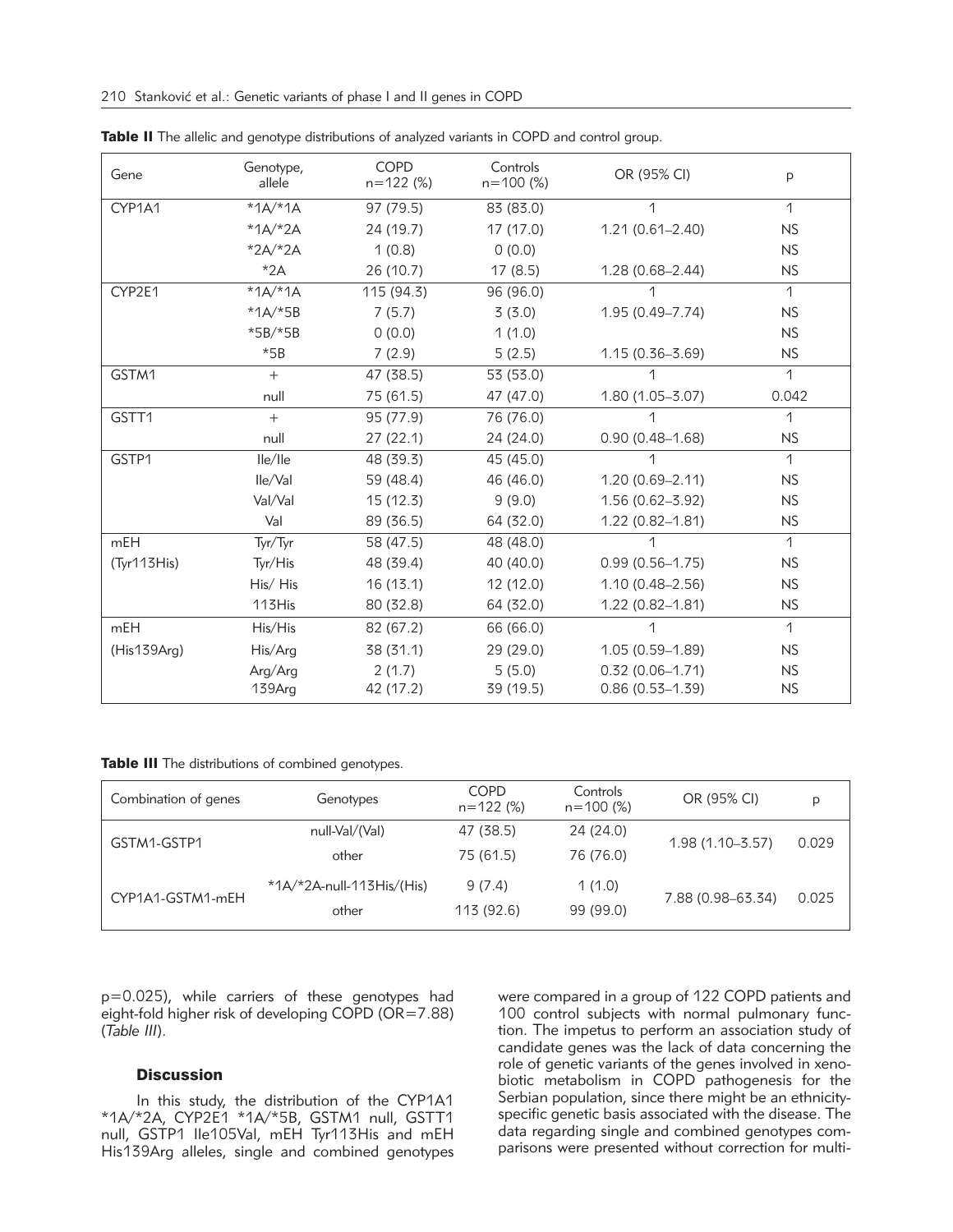ple tests (Bonferroni correction) due to several reasons. The aim of this study was to evaluate the role of functional variants of candidate genes for COPD pathogenesis in Serbians, since their contribution to the disease differs in various populations, while Bonferroni adjustment is suggested to be used in examinations without preestablished hypotheses (20). Additionally, application of Bonferroni adjustment allows different interpretation of the results depending on the number of tests performed, which from a biological standpoint might not be reasonable when well-studied polymorphisms suspected in the disorder are considered. Successful elimination of xenobiotics depends on the activity of both phases of reactions of the xenobiotic metabolism pathway, while genetic variants analyzed in this study may influence the kinetics of these reactions and generate highly reactive intermediates, that can exert toxicity *in situ* (6). Taking this into account, coincidental presence of functional variants linked to increased activity of phase I and decreased activity of phase II represents a physiologically relevant reason for assessment of the risk in carriers of combined genotypes for this complex disease, while introducing Bonferroni correction may lead to type II error and consequently negligence of significant results (20).

We would also like to highlight that the patients enrolled in this study were strictly selected according to the GOLD criteria, and subjects with asthma, malignant disease, bronchiectasis and other severe concomitant nonpulmonary diseases were excluded from the analysis. Apart from this, the mean age of controls was higher in comparison to the mean age of diagnosed COPD in the patient group, which should not affect the results since control subjects did not suffer pulmonary diseases in their lifetime. Also, females were more frequent in our control group, which may represent a confounding factor in our study. In regard to this, we would like to emphasize that women may be characterized by increased susceptibility, faster rate of  $FEV<sub>1</sub>$  decline, more hospitalisation, more dyspnea and more deaths from COPD than men, suggesting our control group may be more susceptible to COPD (21). Accordingly, it is important to stress that all our control subjects had normal lung function and had no evidence of any lung disease previously, a condition set up in order to ensure the quality of chosen participants and validity of results obtained. However, since a difference in gender distribution between the groups was observed, caution in the interpretation of our findings is recommended.

According to the results of our study, the distribution of heterozygotes for CYP1A1 \*1A/\*2A variant in patients (19.7%) and the control group (17.0%) was similar. In studies of Japanese and Indian populations, \*2A variant was associated with centriacinar emphysema in patients with lung cancer and COPD, while other studies conducted on Caucasians and the Japanese failed to confirm its role in COPD and lung cancer (22–25).

The enzyme CYP2E1 is involved in the metabolism of nitrosamines from cigarette smoke. The frequency of CYP2E1 \*5B allele in our controls was 2.5%, which is in concordance with the results obtained for Caucasians (16). In total, three heterozygotes and one homozygote with \*5B allele were detected, resulting in absence of the Hardy–Weinberg equilibrium in our control group. Since the lack of Hardy–Weinberg equilibrium might result from genotyping errors, inbreeding, genetic drift or population substructure, our results were regenotyped, the subjects were not related and uniformly originated from the whole Serbian territory (26). Besides, absence of the Hardy–Weinberg equilibrium may implicate a connection between the genetic variant examined and the selected group, with obligatory normal lung function and no evidence of any lung disease previously in our controls. The \*5B allele is related to reduced enzyme activity and inducibility, and is characterized by reactive oxygen species (ROS) production even in the absence of substrate, which might explain its connection with the normal lung function of control subjects (8–10). Our results showed no significant differences in the distribution of \*5B variant in patients (2.9%) and controls (2.5%), while the data published for other populations were controversial (24, 27, 28).

GST enzymes have a key position in biological detoxification processes. In Caucasians, the frequency of GSTM1 null is approximately 50%, and for GSTT1 null about 24%, which is in concordance with the results in our controls, 47% and 24% respectively. Results of our study showed significantly higher frequency of GSTM1 null in patients than in controls (61.5% vs. 47.0%; p=0.042, respectively), while the frequency of GSTT1 null was similar among the groups (22.1% vs. 24.0%) (*Table II*). Considering the role of GSTM1 null and GSTT1 null variants in COPD pathogenesis, studies conducted in France, Taiwan, Brazil, Korea, Turkey, Switzerland and Tunisia gave controversial results that might be explained by the different genetic disease associations in different populations (24, 29–34).

Among the various isoforms, GSTP1 is expressed more abundantly in alveoli, alveolar macrophages and respiratory bronchioles, and may play an important role in detoxification in the lung. It has been suggested that GSTP1 105Val has a higher catalytic efficiency to the metabolism of carcinogenic aromatic epoxides (18). In a study on Turkish and Japanese populations, 105Ile was connected with COPD, while in the research on Indian, Tunisian and Russian populations, 105Val allele represented a significant risk factor for COPD (18, 32, 35–37). However, numerous studies did not confirm the role of this polymorphism in COPD pathogenesis, which is in concordance with the results of our study (24, 28, 30).

In the mEH gene two variants were detected, Tyr113His and His139Arg. In this study, allelic and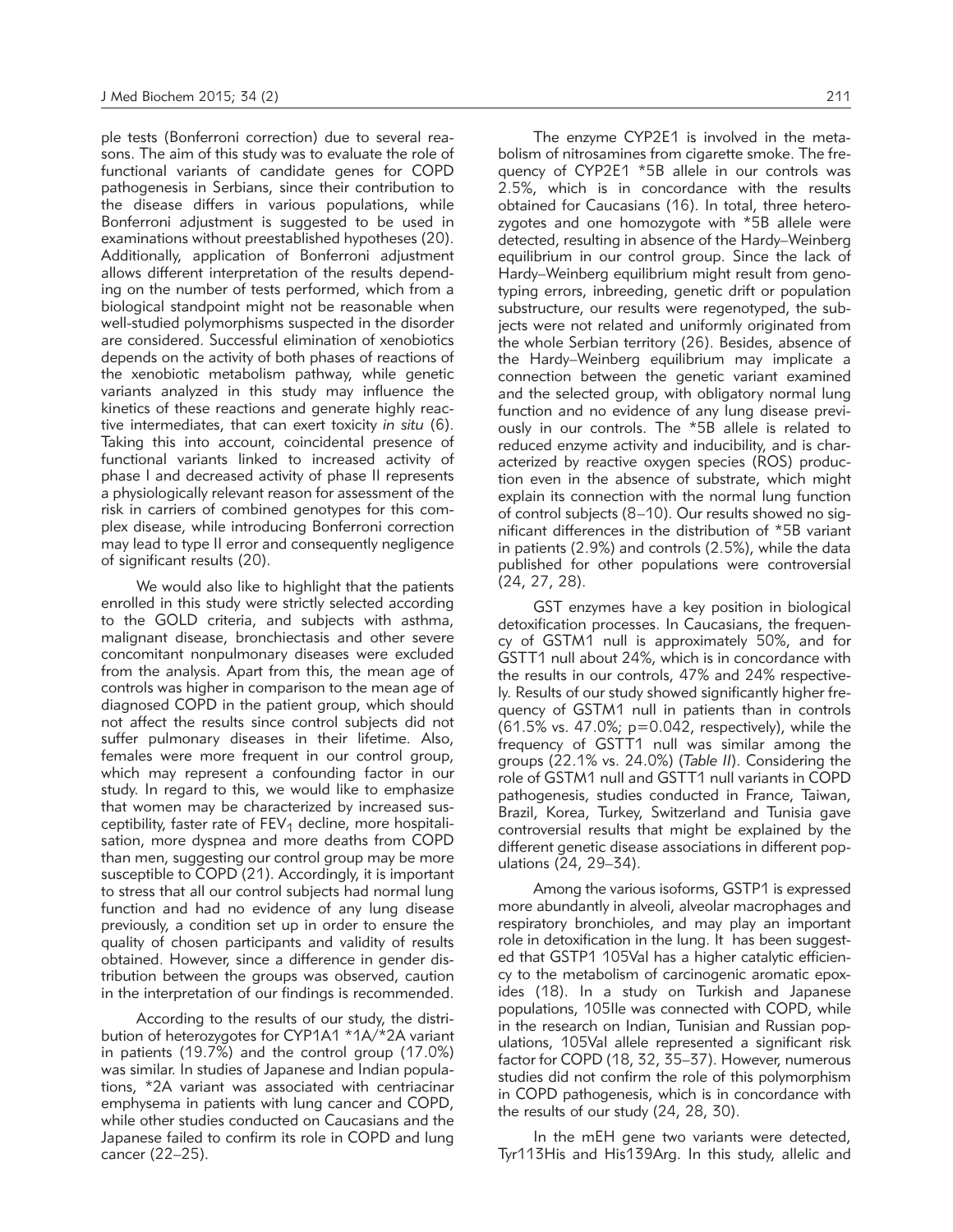genotype distribution of these variants did not show association with COPD pathogenesis. Although, in a previous study, 113His allele was associated with COPD, emphysema, decrease in  $FEV<sub>1</sub>$  and severe disease, while 139Arg allele showed a protective role, the conclusions were not consistent (19, 34, 37, 38). However, the results of a recently performed comprehensive meta-analysis showed association of the 113His homozygous genotype with COPD in Caucasians, while the 139Arg heterozygote was connected with a decreased risk for COPD in Asians (39).

Since COPD is a complex disease, a single gene might have a small effect, while coexistence of several pathological variants might be more important in the pathogenesis of this disorder. Our results showed association of the GSTM1 null and GSTP1 Val/(Val) combination with COPD in a Serbian population and two-fold higher risk in its carriers (38.5% vs. 24.0%; OR=1.98). Connection of GSTM1 null and GSTP1 Val/Val with COPD was reported in the study on a Tunisian population that confirms the importance of this combination in COPD development and the validity of results obtained in our study (40). Another combination, including CYP1A1 \*1A/\*2A, GSTM1 null and mEH 113His/(His) genotypes, was found with higher frequency in patients (7.4% vs. 1%). The carriers of this genotype combination have an eightfold higher risk for COPD (OR=7.88, p=0.025). Oxidant–antioxidant balance is influenced not only by xenobiotics from cigarette smoke, but also by environmental and occupational toxic compounds. Genetic variants of the genes involved in phase I and II of xenobiotic metabolism might change the enzymatic activity and the kinetics of reactions of activation and detoxification of numerous toxic compounds causing increased oxidative stress (6). The genotype combinations revealed in this study may enable the realization of toxic effects. The presence of CYP1A1 \*2A allele is associated with two-fold increased enzyme activity, and consequently increased concentration of reactive PAH intermediaries. On the other hand, deficiency of the GSTM1 enzyme, caused by a null genotype, as well as slower mEH activity in the presence of 113His allele, decrease phase II efficacy, and might lead to increased oxidative stress.

To our knowledge, this is the first study in which the interaction of variants connected with increased activity of phase I, CYP1A1 \*2A, and deficiency or decreased activity of phase II enzymes, GSTM1 null and mEH 113His, was associated with COPD pathogenesis. In a study on Taiwanese, a combination of GSTM1 null, GSTP1 Ile/Ile and mEH 113His/(His) with a 6.8 risk for COPD development was identified (30). In another study, combination of GSTM1 null, GSTT1 null and GSTP1 Ile/Ile with a risk of 2.83 for COPD and a rapid decline in lung function was revealed (41).

Bearing in mind that COPD is a heterogeneous disease, identification of patients genetically susceptible to increased oxidative stress may help in the prevention and control of disease symptoms by antioxidant therapy, since it was found that antioxidant supplements reduce the risk of chronic lung disease development (14).

In conclusion, these are the first data concerning the analysis of functional genetic variants of genes involved in the metabolism of xenobiotics in the COPD pathogenesis in Serbians. Although our small sample size represents a limitation of the study, these data may be useful for planning future investigations, meta-analyses or more thorough research concerning antioxidant therapy and COPD. Results of our study revealed a significant correlation of one single genotype, GSTM1 null, and two combined genotypes of GSTM1 and GSTP1, as well as CYP1A1, GSTM1 and mEH, with the development of COPD. The genotype combination identified for the first time in our study, CYP1A1 \*1A/\*2A, GSTM1 null and mEH 113His/ (His), in association with smoking, occupational toxins and community air pollution, might have a prominent role in the generation of oxidative stress, inflammation and destruction of the lungs. Although our results should be confirmed on a larger cohort, they implicate the importance of genetic associations with COPD previously described in different ethnic backgrounds, and also reveal a new one, not reported in other populations tested so far.

*Acknowledgements*. This work was supported by the Ministry of Education and Science, Republic of Serbia, grant number 173008.

#### Conflict of interest statement

The authors stated that have no conflicts of interest regarding the publication of this article.

The views expressed herein represent those of the authors and do not necessarily represent the views or practices of the authors' employers or any other party.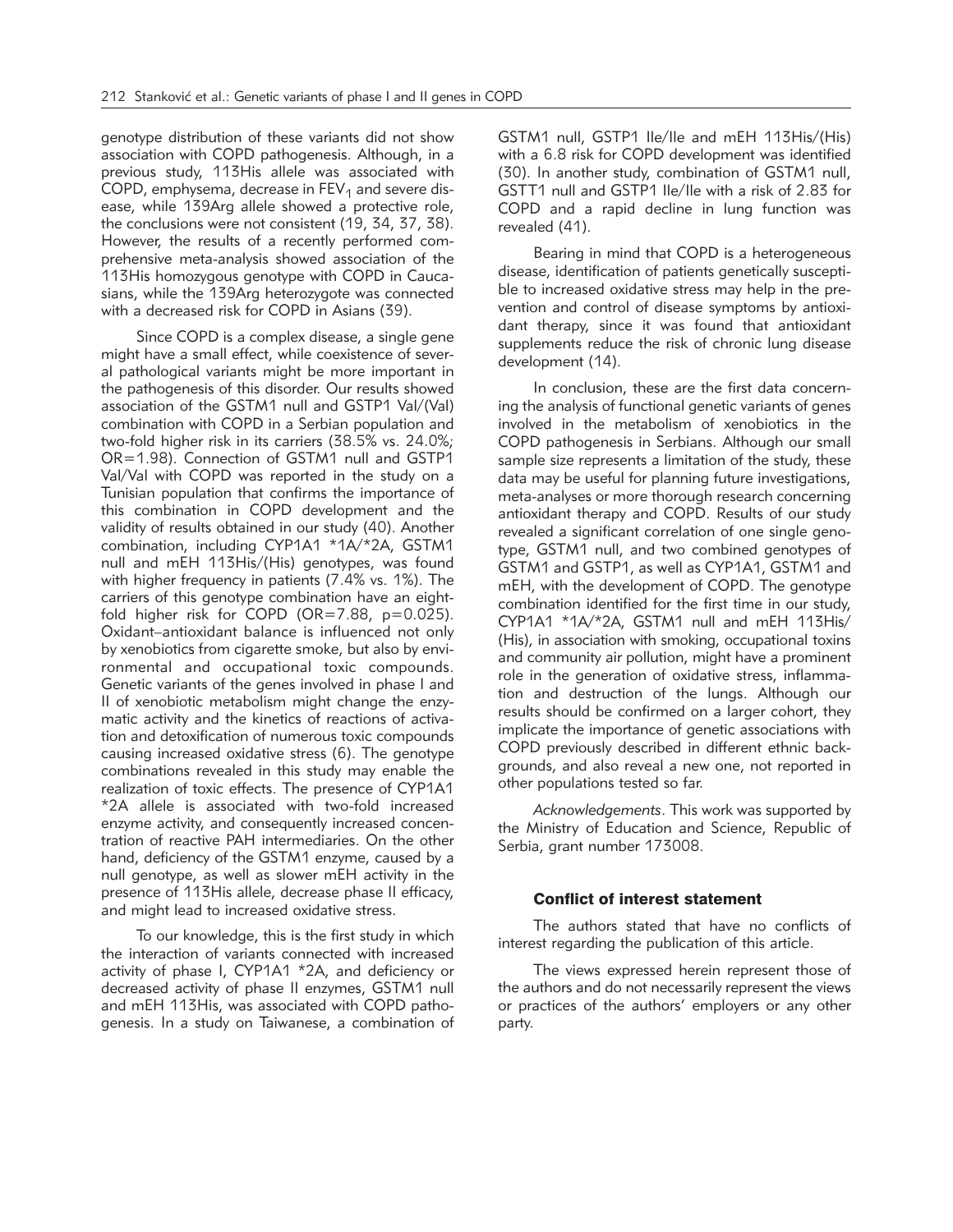#### **References**

- 1. Roggli V, Cagle P. Emphysema and chronic bronchitis. In: Tomashefski J, Cagle P, Farver C, Fraire A, editors. Dail and Hammar's pulmonary pathology. New York: Springer, 2008: 866–85.
- 2. Løkke A, Lange P, Scharling H, Fabricius P, Vestbo J. Developing COPD: a 25 year follow up study of the general population. Thorax 2006; 61: 935–9.
- 3. Silverman EK. Progress in chronic obstructive pulmonary disease genetics. Proc Am Thorac Soc 2006; 3: 405–8.
- 4. Topić A, Stanković M, Divac-Rankov A, Petrović-Stanojević N, Mitić-Milikić M, Nagorni-Obradović L, et al. Alpha-1-antitrypsin deficiency in Serbian adults with lung diseases. Genet Test Mol Biomarkers 2012; 16: 1282–6.
- 5. Stockley RA, Mannino D, Barnes PJ. Burden and pathogenesis of chronic obstructive pulmonary disease. Proc Am Thorac Soc 2009; 6: 524–6.
- 6. Castell JV, Donato MT, Gómez-Lechón MJ. Metabolism and bioactivation of toxicants in the lung. The in vitro cellular approach. Exp Toxicol Pathol 2005; 57: 189–204.
- 7. Landi MT, Bertazzi PA, Shields PG, Clark G, Lucier GW, Garte SJ, et al. Association between CYP1A1 genotype, mRNA expression and enzymatic activity in humans. Pharmacogenetics 1994; 4: 242–6.
- 8. Marchand LL, Wilkinson GR, Wilkens LR. Genetic and dietary predictors of CYP2E1 activity: a phenotyping study in Hawaii Japanese using chlorzoxazone. Cancer Epidemiol Biomarkers Prev 1999; 8: 495–500.
- 9. Kato S, Tajiri T, Matsukura N, Matsuda N, Taniai N, Mamada H, et al. Genetic polymorphisms of aldehyde dehydrogenase 2, cytochrome p450 2E1 for liver cancer risk in HCV antibody-positive Japanese patients and the variations of CYP2E1 mRNA expression levels in the liver due to its polymorphism. Scand J Gastroenterol 2003; 38: 886–93.
- 10. Huang YS, Chern HD, Su WJ, Wu JC, Chang SC, Chiang CH, et al. Cytochrome P450 2E1 genotype and the susceptibility to antituberculosis drug-induced hepatitis. Hepatology 2003; 37: 924–30.
- 11. Bolt HM, Thier R. Relevance of the deletion polymorphisms of the glutathione S-transferases GSTT1 and GSTM1 in pharmacology and toxicology. Curr Drug Metab 2006; 7: 613–28.
- 12. Ali-Osman F, Akande O, Antoun G, Mao JX, Buolamwini J. Molecular cloning, characterization, and expression in Escherichia coli of full-length cDNAs of three human glutathione S-transferase Pi gene variants. Evidence for differential catalytic activity of the encoded proteins. J Biol Chem 1997; 272: 10004–12.
- 13. Hassett C, Aicher L, Sidhu JS, Omiecinski CJ. Human microsomal epoxide hydrolase: genetic polymorphism and functional expression in vitro of amino acid variants. Hum Mol Genet 1994; 3: 421–8.
- 14. Kirkham PA, Barnes PJ. Oxidative stress in COPD. Chest 2013; 144: 266–73.
- 15. Hayashi S, Watanabe J, Nakachi K, Kawajiri K. Genetic linkage of lung cancer-associated MspI polymorphisms

with amino acid replacement in the heme binding region of the human cytochrome P450IA1 gene. J Biochem 1991; 110: 407–11.

- 16. Kato S, Shields PG, Caporaso NE, Hoover RN, Trump BF, Sugimura H, et al. Cytochrome P450IIE1 genetic polymorphisms, racial variation, and lung cancer risk. Cancer Res 1992; 52: 6712–15.
- 17. Arand M, Mühlbauer R, Hengstler J, Jäger E, Fuchs J, Winkler L, et al. A multiplex polymerase chain reaction protocol for the simultaneous analysis of the glutathione S-transferase GSTM1 and GSTT1 polymorphisms. Anal Biochem 1996; 236: 184–6.
- 18. Ishii T, Matsuse T, Teramoto S, Matsui H, Miyao M, Hosoi T, et al. Glutathione S-transferase P1 (GSTP1) polymorphism in patients with chronic obstructive pulmonary disease. Thorax 1999; 54: 693–6.
- 19. Smith CA, Harrison DJ. Association between polymorphism in gene for microsomal epoxide hydrolase and susceptibility to emphysema. Lancet 1997; 350: 630–3.
- 20. Perneger TV. What's wrong with Bonferroni adjustments. BMJ 1998; 316: 1236–8.
- 21. Ohar J, Fromer L, Donohue JF. Reconsidering sex-based stereotypes of COPD. Prim Care Respir J 2011; 20: 370–8.
- 22. Cantlay AM, Lamb D, Gillooly M, Norrman J, Morrison D, Smith CA, et al. Association between the CYP1A1 gene polymorphism and susceptibility to emphysema and lung cancer. Clin Mol Pathol 1995; 48: M210–M214.
- 23. Budhi A, Hiyama K, Isobe T, Oshima Y, Hara H, Maeda H, et al. Genetic susceptibility for emphysematous changes of the lung in Japanese. Int J Mol Med 2003; 11: 321–9.
- 24. Gaspar P, Moreira J, Kvitko K, Torres M, Moreira A, Weimer T. CYP1A1, CYP2E1, GSTM1, GSTT1, GSTP1, and TP53 polymorphisms: do they indicate susceptibility to chronic obstructive pulmonary disease and non-smallcell lung cancer? Genet Mol Biol 2004; 27: 133–8.
- 25. Vibhuti A, Arif E, Mishra A, Deepak D, Singh B, Rahman I, et al. CYP1A1, CYP1A2 and CYBA gene polymorphisms associated with oxidative stress in COPD. Clin Chim Acta 2010; 411: 474–80.
- 26. Silverman EK, Palmer LJ. Case-control association studies for the genetics of complex respiratory diseases. Am J Respir Cell Mol Biol 2000; 22: 645–8.
- 27. Arif E, Vibhuti A, Alam P, Deepak D, Singh B, Athar M, et al. Association of CYP2E1 and NAT2 gene polymorphisms with chronic obstructive pulmonary disease. Clin Chim Acta 2007; 382: 37–42.
- 28. Korytina GF, Yanbaeva DG, Babenkova LI, Etkina EI, Victorova TV. Genetic polymorphisms in the cytochromes P-450 (1A1, 2E1), microsomal epoxide hydrolase and glutathione S-transferase M1, T1, and P1 genes, and their relationship with chronic bronchitis and relapsing pneumonia in children. J Mol Med 2005; 83: 700–10.